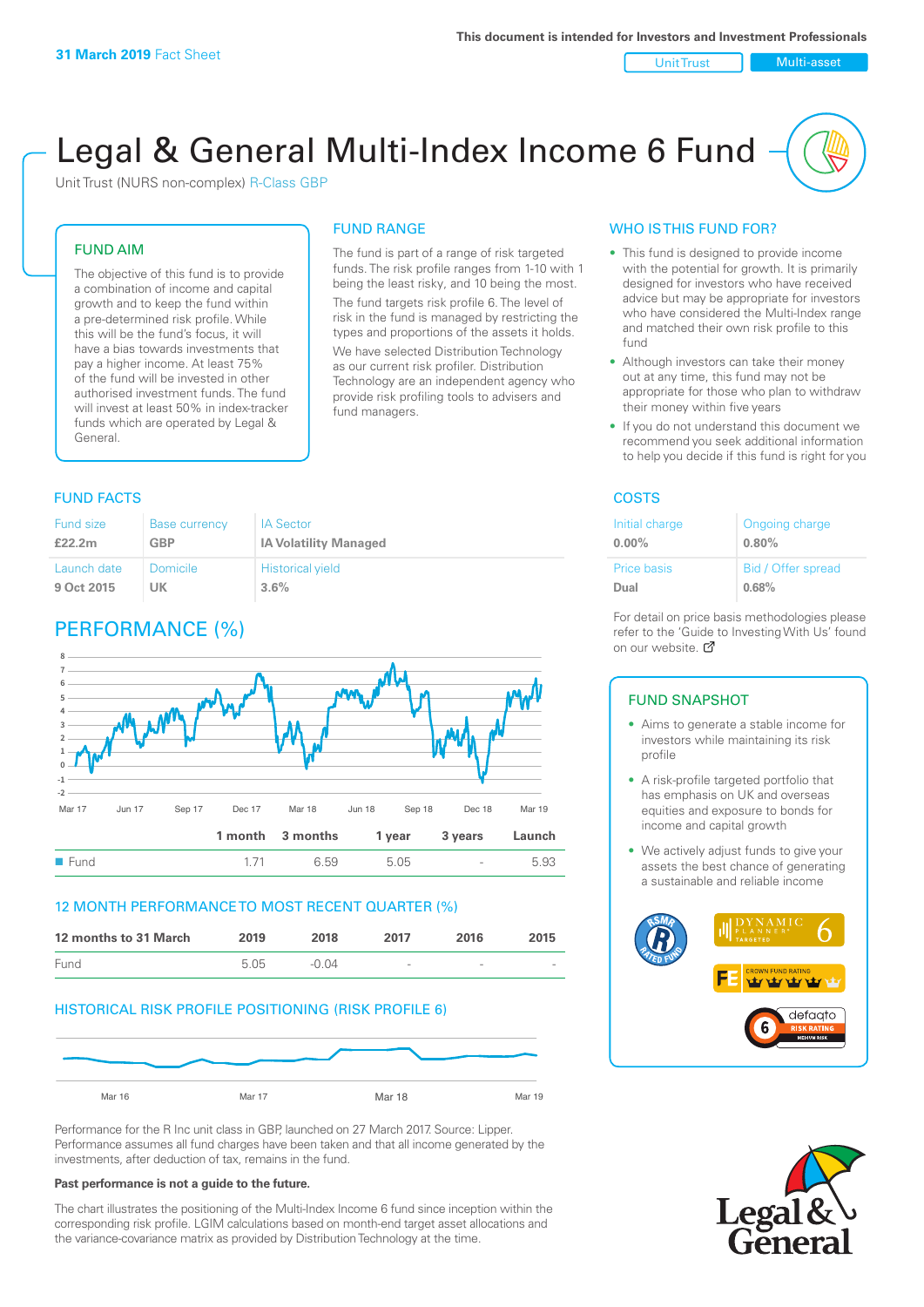### Legal & General Multi-Index Income 6 Fund

Unit Trust (NURS non-complex) R-Class GBP

### PORTFOLIO BREAKDOWN

All data source LGIM unless otherwise stated. Totals may not sum due to rounding.





#### FUND MANAGERS

The fund managers have responsibility for managing the multi-index fund range. They are part of the Multi-Asset Funds (MAF) team in LGIM. This team focuses on designing and managing multi-asset funds that are tailored to match the specific objectives of various client types. The team sits within a wider Asset Allocation team which combines both depth of experience with a broad range of expertise from different fields, including fund management, investment consulting and risk management roles.

### TOP 10 HOLDINGS (%)

| <b>L&amp;G UK Index Trust</b>                                    | 10.7 |
|------------------------------------------------------------------|------|
| iShares UK Dividend UCITS ETF                                    | 10.5 |
| L&G Emerging Markets Government Bond (US\$) Index Fund           | 8.0  |
| L&G Emerging Markets Government Bond (Local Currency) Index Fund | 6.9  |
| <b>L&amp;G US Index Trust</b>                                    | 6.1  |
| L&G High Income Trust                                            | 5.9  |
| L&G Global Emerging Markets Index Fund                           | 5.0  |
| <b>L&amp;G Pacific Index Trust</b>                               | 4.9  |
| L&G European Index Trust                                         | 4.9  |
| iShares Euro Dividend UCITS ETF                                  | 4.2  |